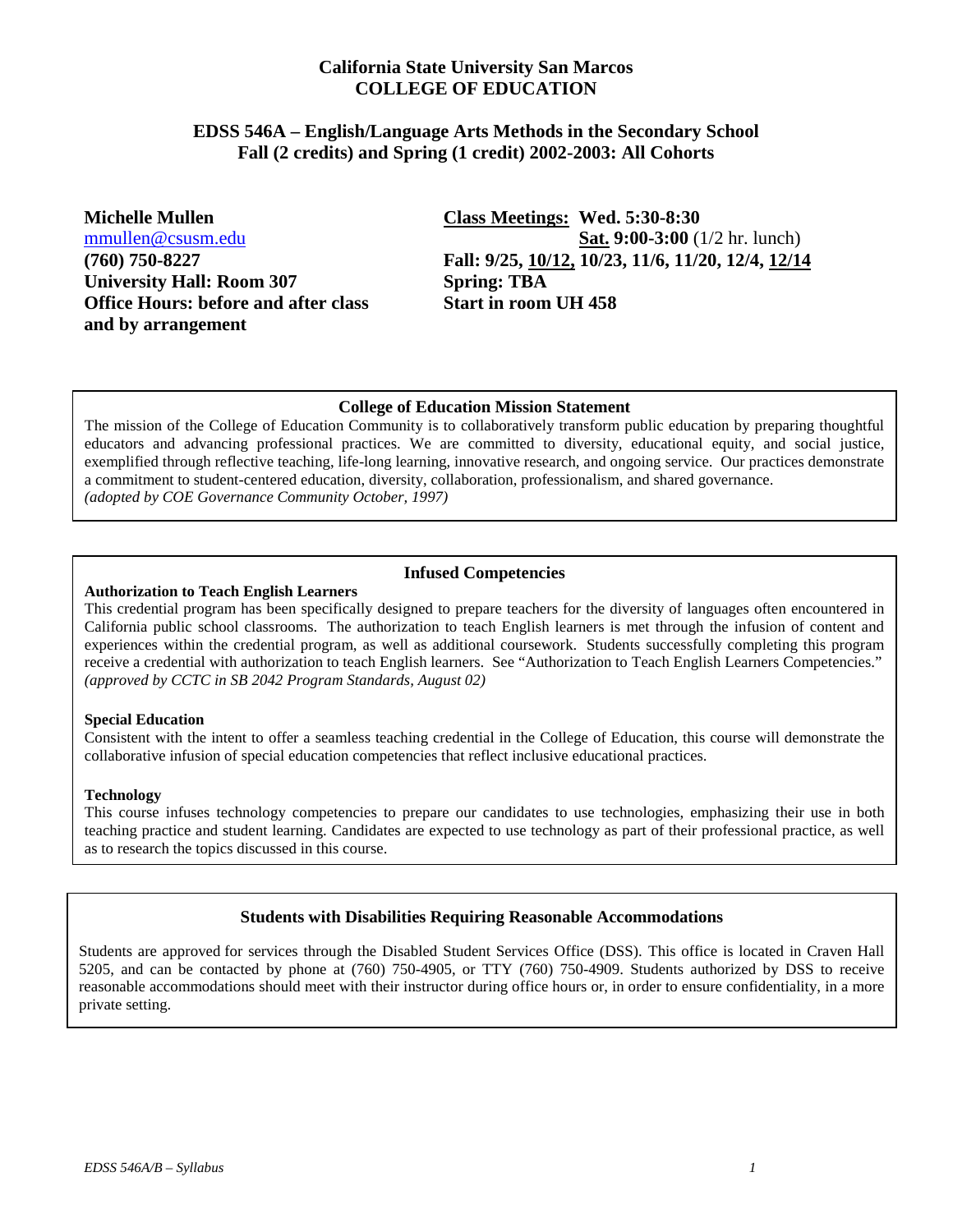## **Course Description**

This course is designed in a seminar format to focus intensively on the discipline of English/Language Arts. In this course, students will explore theories and strategies for teaching all facets of language arts: speaking, listening, reading, writing, thinking, and collaborating (although these are artificial separations), paying particular attention to scaffolding student learning for access and success. Students will be required to apply their learning in related assignments and fieldwork experiences during student teaching and/or observations.

## **Course Goals**

#### *Credential candidates will:*

- effectively plan and sequence instruction in English/Language Arts.
- analyze student work and assessments to develop an instructional profile and plan.
- utilize multiple resources to support students' in their acquisition of reading, writing, speaking and listening skills.
- establish effective learning environments that foster students' growth in all areas of language arts while empowering them to think critically and open-mindedly.
- explain and demonstrate the use of questioning strategies that foster a spirit of inquiry and critical thinking in the classroom.
- explain and demonstrate the connections between technology and the English/Language Arts classroom.
- use reflection as a means of interpreting classroom experiences (in the field and at the university).

## **Teacher Performance Expectation Competencies**

This course is designed to help teachers seeking the Single Subject Credential to develop the skills, knowledge, and attitudes necessary to assist schools and districts in implementing an effective program for all students. The successful candidate will be able to merge theory and practice in order to realize a comprehensive and extensive educational program for all students. The following TPE's are addressed in this course:

## Primary Emphasis

TPE 1B: Subject-Specific Pedagogical Skills for Single Subject Teaching Assignments:

Teaching English-Language Arts in a Single Subject Assignment

- TPE 3: Interpretation and Use of Assessments
- TPE 4: Making Content Accessible

TPE 6C and 6D: Developmentally Appropriate Practices in Grades 9-12 and Developmentally Appropriate Practices for Special Education

- TPE 9: Instructional Planning
- TPE 10: Instructional Time

#### Secondary Emphasis:

TPE 2: Monitoring Student Learning During Instruction

- TPE 5: Student Engagement
- TPE 7: Teaching English Learners
- TPE 11: Social Environment
- TPE 12: Professional, Leagal, and Ethical Obligations
- TPE 13: Professional Growth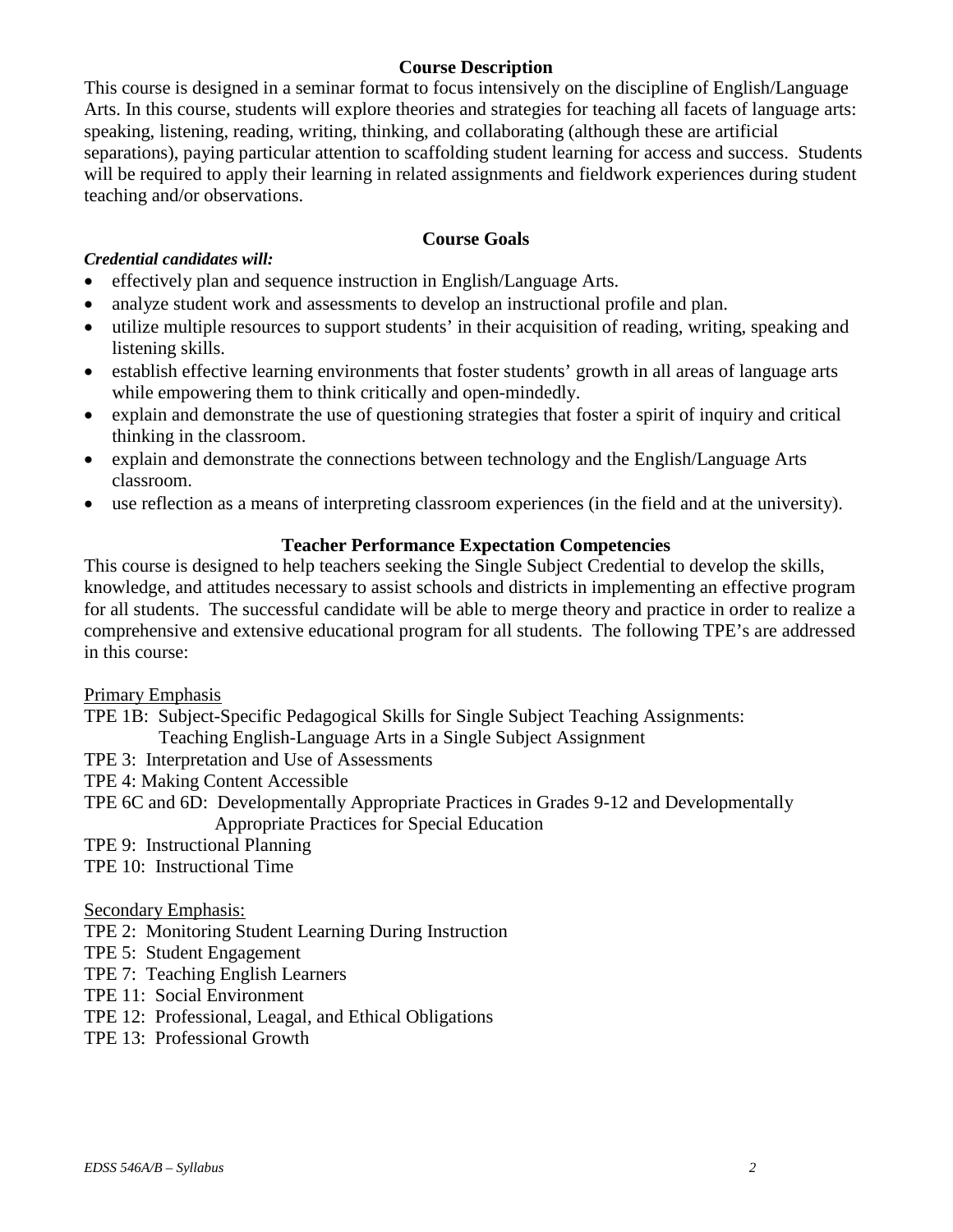## **"Essential" Questions Generated by You**

- **Planning:** unit, lesson, for a novel, developing meaningful instructional with short class periods, incorporating art, music, etc., differentiating instruction for different levels and ELL students (what if only 1-2 ELL students—where does SDAIE fit)?
- **What to teach:** how much flexibility, how do you know what to teach, bring in own texts?
- **Assessment:** how to build in effective assessments, assessing cooperative group work, what if you don't want to use grades?
- **How to deal with standardized tests:** student preparation, what if I disagree with them, etc.?
- **Motivating students:** how to draw them in, how to get students to read, how to get students to analyze text, inspiring passion for reading and writing?
- **Reading:** creating meaningful in-class reading, working with symbolism, how much literary theory, how to jigsaw fictional texts/plays?
- **Writing:** how much creative writing, how to respond to student writing (and keep sanity)?
- **Vocabulary:** prioritizing, ways of teaching?
- **Grammar:** how to incorporate effective instruction, where to teach?
- **Speaking:** how much public speaking instruction?
- **Critical thinking:** how to foster?

## **Required Texts**

Burke, Jim. *The English Teacher's Companion.* Portsmouth: Boynton/Cook, 1999.

- *California English--Language Arts Content Standards.* Sacramento: California Dept. of Education, 1998.
- Choate, Joyce S. *Successful Inclusive Teaching*. MA: Allyn and Bacon, 2000.
- Langer, Judith. *Envisioning Literature: Literary Understanding and Literature Instruction.* NY: Teachers College Press, 1995.
- Zemelman, Steven and Harvey Daniels. *A Community of Writers: Teaching Writing in the Junior and Senior High School.* Portsmouth: Heinemann, 1988.

# **Optional Texts**

Allen, Janet. *Words, Words, Words: Teaching Vocabulary in Grades 4-12.* Weaver, Constance. *Lessons to Share.* Portsmouth: Boynton/Cook, 1998.

## **Other Texts Worth Owning/Reading Early in Your Career:**

Atwell, Nancy. *In the Middle*

Claggett, Fran. *Drawing Your Own Conclusions* 

Oliver Keene, Ellin and Susan Zimmerman. *Mosaic of Thought: Teaching Comprehension in a Reader's Workshop*

Rosenblatt, Louise. *The Reader, the Text, the Poem* and *Literature as Exploration*

## **Assignments**

• **Class Preparation and Participation**: Critical, engaged discussion will make this a richer class for all of us. In preparation for that kind of thoughtful discourse, you will be responsible for reading and responding to a variety of texts. I will assign a specific response method or I will have you respond to your reading in any of the ways used in the EDSS 521 (literacy) class, or in some other manner that you know helps you to "process" your reading. Remember the goals for any response method you choose: to help you better contemplate, organize, and understand your reading, and to be prepared for thoughtful discussion. **These will be due with each article/excerpt assigned—see**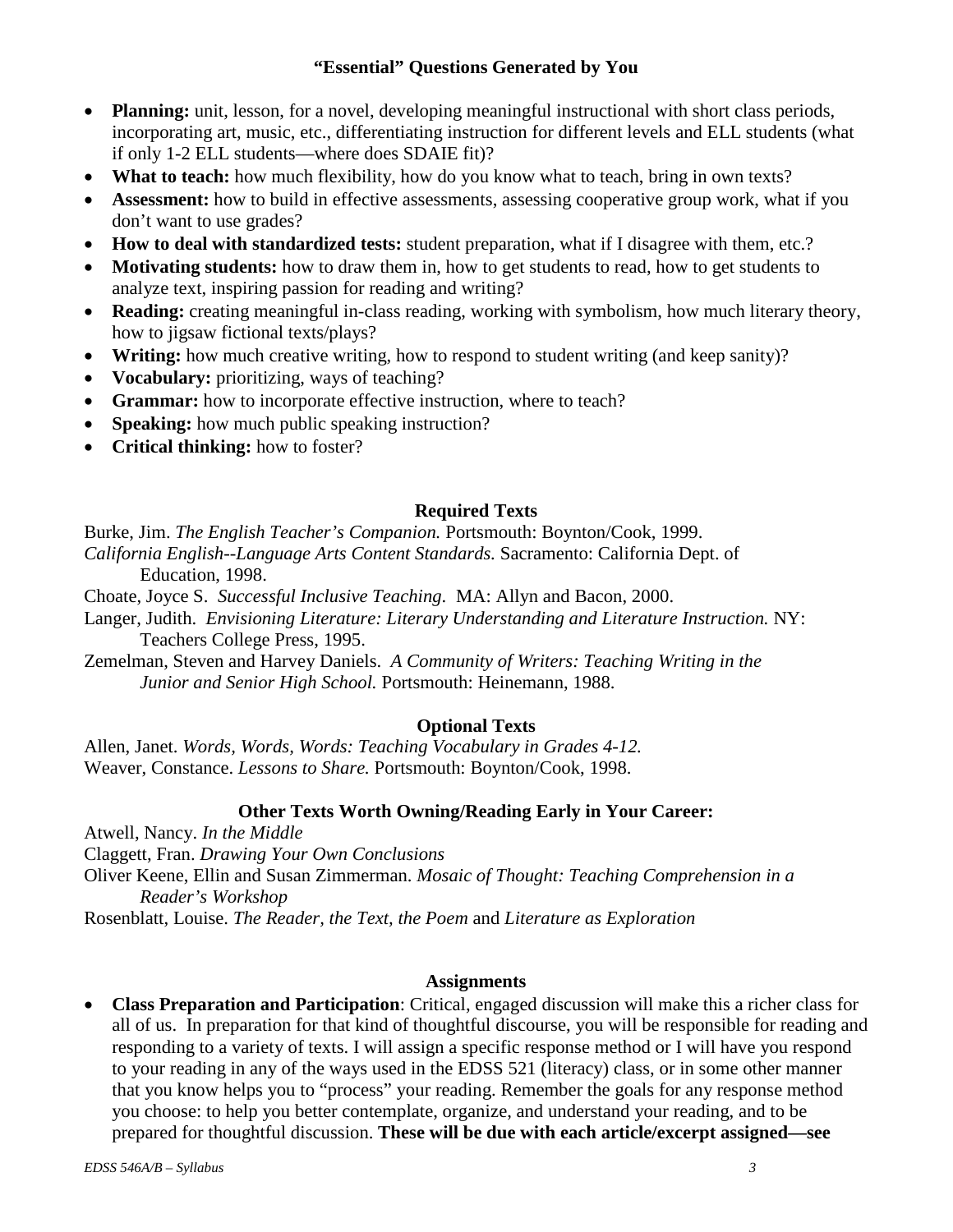**calendar.** You will also be responsible for a variety of informal in-class presentations and for bringing in "artifacts" from your student teaching/observation experiences. Come to class prepared to participate. **First and second semester. (percentage completed with some quality checks)**

- **Lesson Modeling**: You will model a variety of lessons/parts of lessons for your colleagues. These experiences will be an opportunity to receive and discuss feedback and to refine your practice. You will also view a videotaped version of yourself as you give a lesson and then write an observation reflection about the lesson. **First and second semester. (graded on a 4-point rubric and averaged together by semester)**
- **Unit Plan (with 2 developed lesson plans):** Teachers will develop a multi-week integrated literature unit that demonstrates how they plan and sequence instruction both short and long term. The plan will include clear unit goals, identification of CA standards addressed, a diagnostic assessment tool to identify students' current levels with relation to the goals/standards, a series of formative assessment tools (including self-assessment) to monitor student progress and to adjust instruction, and a summative assessment tool. This unit must contain opportunities for students to work in all areas of language arts: reading, writing, speaking and listening. The plan will also include:
	- $\checkmark$  use of a "core" text and supplemental texts (to include non-fiction).
	- $\checkmark$  opportunities for students to think at advanced levels.
	- $\checkmark$  opportunities for students to think creatively.
	- $\checkmark$  evidence of a variety of teaching strategies, including cooperative learning.
	- $\checkmark$  evidence of effective questioning strategies.
	- $\checkmark$  evidence of SDAIE strategies.
	- $\checkmark$  evidence of differentiated instruction to meet the needs of a wide range of students.
	- $\checkmark$  use of technology to further the goals of the unit.
	- $\checkmark$  an overview of how this unit fits with what comes before it and what will come after it.

(Critical Assessment Task) **First semester. (graded on a 4-point rubric)**

- **Writing Plan:** Teachers will develop a writing plan that demonstrates how students will move through the writing process to arrive at a polished piece. The writing plan will include diagnostic, formative, and summative assessment opportunities (with self-assessment as a piece) and varied teaching strategies to address the instructional needs at each "stage" of the writing process. The plan will also include:
	- $\checkmark$  opportunities for students to think at advanced levels.
	- $\checkmark$  opportunities for students to think creatively.
	- $\checkmark$  evidence of differentiated instruction to meet the needs of a wide range of students.
	- $\checkmark$  evidence of SDAIE strategies.
	- $\checkmark$  use of technology to further the goals of the unit.
	- $\checkmark$  an overview of how this unit fits with what comes before it and what will come after it. (Critical Assessment Task) **Second Semester. (graded on a 4-point rubric)**
- **Reflective Writings:** 1. Assessment profile: Teachers will review a variety of examples of student work and standardized test scores to determine the instructional "profile" of a student—his/her strengths and areas for growth, grade-level standards that are evident or not. Teachers will develop a student profile and write a reflection addressing how they would meet this students' unique needs in the context of the classroom (and beyond if necessary). This reflection must also include how the teacher would communicate the instructional needs and plan for this student to a parent/guardian. (Critical Assessment Task) 2. Teachers will write a reflective essay about their overall learning and connections to the field. **Second Semester. (graded on a 4-point rubric and averaged together)**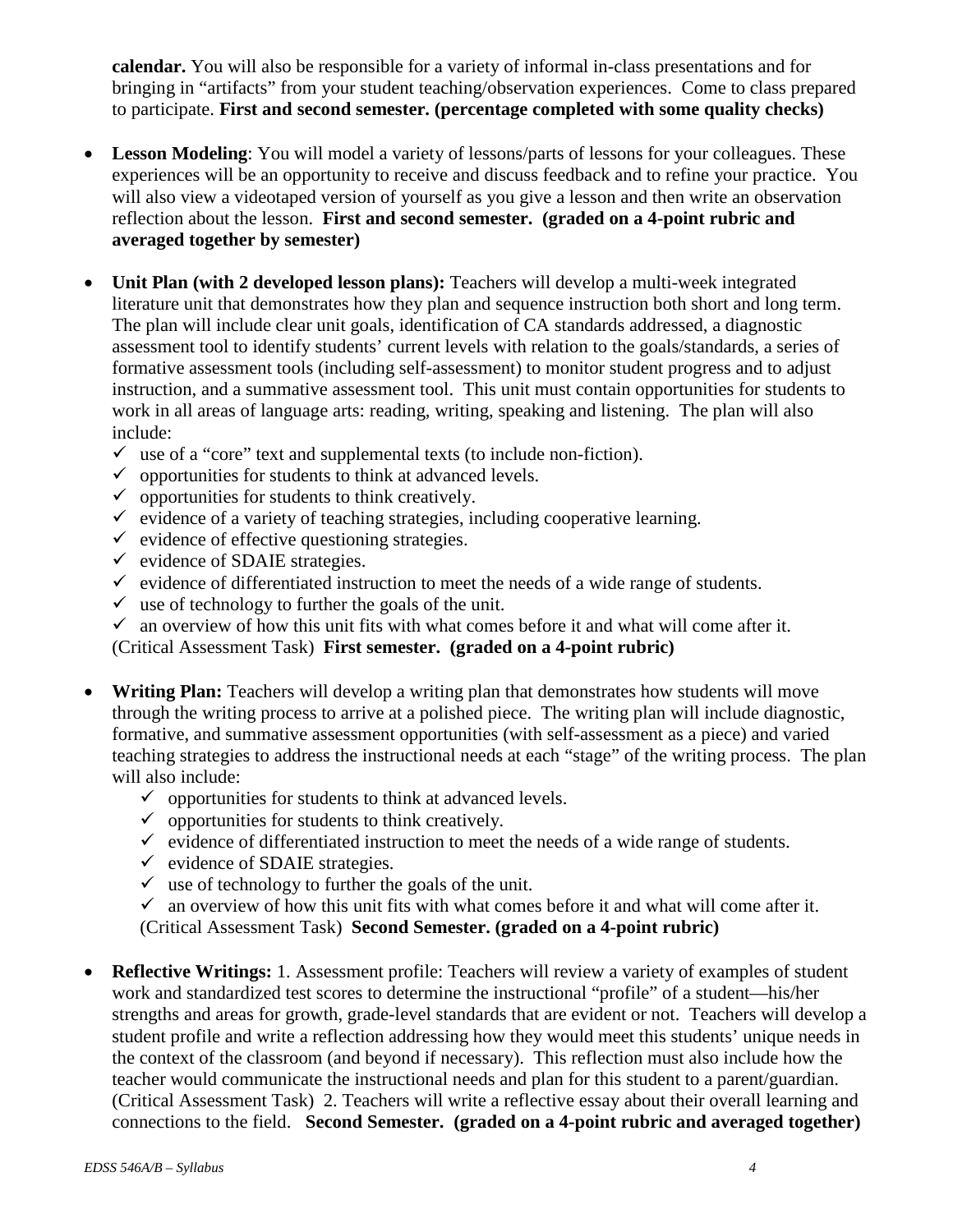## **TENTATIVE Calendar (subject to change)**

| <b>DATE</b> | <b>CLASS FOCUS</b>              | <b>READING DUE</b>         | <b>ASSIGNMENTS DUE</b>                   |
|-------------|---------------------------------|----------------------------|------------------------------------------|
| 9/25        | What does it mean<br>$\bullet$  |                            |                                          |
| Wed.        | to teach English?               |                            |                                          |
|             | What are our<br>$\bullet$       |                            |                                          |
|             | essential                       |                            |                                          |
|             | questions?                      |                            |                                          |
|             | Overview of                     |                            |                                          |
|             | seminars                        |                            |                                          |
| 10/12       | Planning: long and<br>$\bullet$ |                            | Bring CA. English/language<br>$\bullet$  |
| Sat.        | short range                     |                            | arts standards (download from            |
|             |                                 |                            | www.cde.ca.gov)                          |
|             |                                 |                            | Bring Burke book                         |
|             |                                 |                            | Full-timer cohorts: Bring all            |
|             |                                 |                            | planning work from EDSS 511              |
| 10/23       | Unit planning<br>$\bullet$      | Burke: Ch. 11<br>$\bullet$ | Burke reader response: With<br>$\bullet$ |
| Wed.        | check-in                        | Review the<br>$\bullet$    | which of the assessment tools            |
|             | Assessment<br>$\bullet$         | California State           | are you most familiar from               |
|             |                                 | Tests site,                | your own experiences as a                |
|             |                                 | specifically               | student? Which tools appeal              |
|             |                                 | looking at the             | most to you as a teacher (and            |
|             |                                 | SAT-9 and                  | why) as you think about your             |
|             |                                 | CAHSEE. Read               | philosophy of education and              |
|             |                                 | background info.           | your goals for students?                 |
|             |                                 | on these two tests         | Bring in a copy of a sample              |
|             |                                 | so you know what           | SAT-9 student report (high               |
|             |                                 | they test, when,           | school level) and one page of            |
|             |                                 | etc.                       | sample English/lang. arts                |
|             |                                 | (website URL:              | question(s) from the CAHSEE              |
|             |                                 | www.cde.ca.gov/state       |                                          |
|             |                                 | $tests/$ )                 |                                          |
| 11/6        | Assessment<br>$\bullet$         | Visit Alfie                | Kohn: What does Kohn's                   |
| Wed.        | continued                       | Kohn's website             | perspective bring to your view           |
|             | Set up for                      | and explore his            | of standardized testing? Jot             |
|             | literature focus                | perspective on             | down notes/thoughts you have             |
|             |                                 | testing (you can           | for discussion.                          |
|             |                                 | also look at issues        | Burke: Reader response of                |
|             |                                 | of rewards,                | your choice.                             |
|             |                                 | discipline, etc. if        |                                          |
|             |                                 | you're interested).        |                                          |
|             |                                 | (www.alfiekohn.org)        |                                          |
|             |                                 | Look at the state          |                                          |
|             |                                 | reading lists              |                                          |
|             |                                 | (www.cde.ca.gov/lite       |                                          |
|             |                                 | raturelist/ and            |                                          |
|             |                                 | www.cde.ca.gov/state       |                                          |
|             |                                 | tests/star/readinglist.h   |                                          |
|             |                                 | $tml$ )                    |                                          |
|             |                                 | Burke: Ch. 4               |                                          |
|             |                                 |                            |                                          |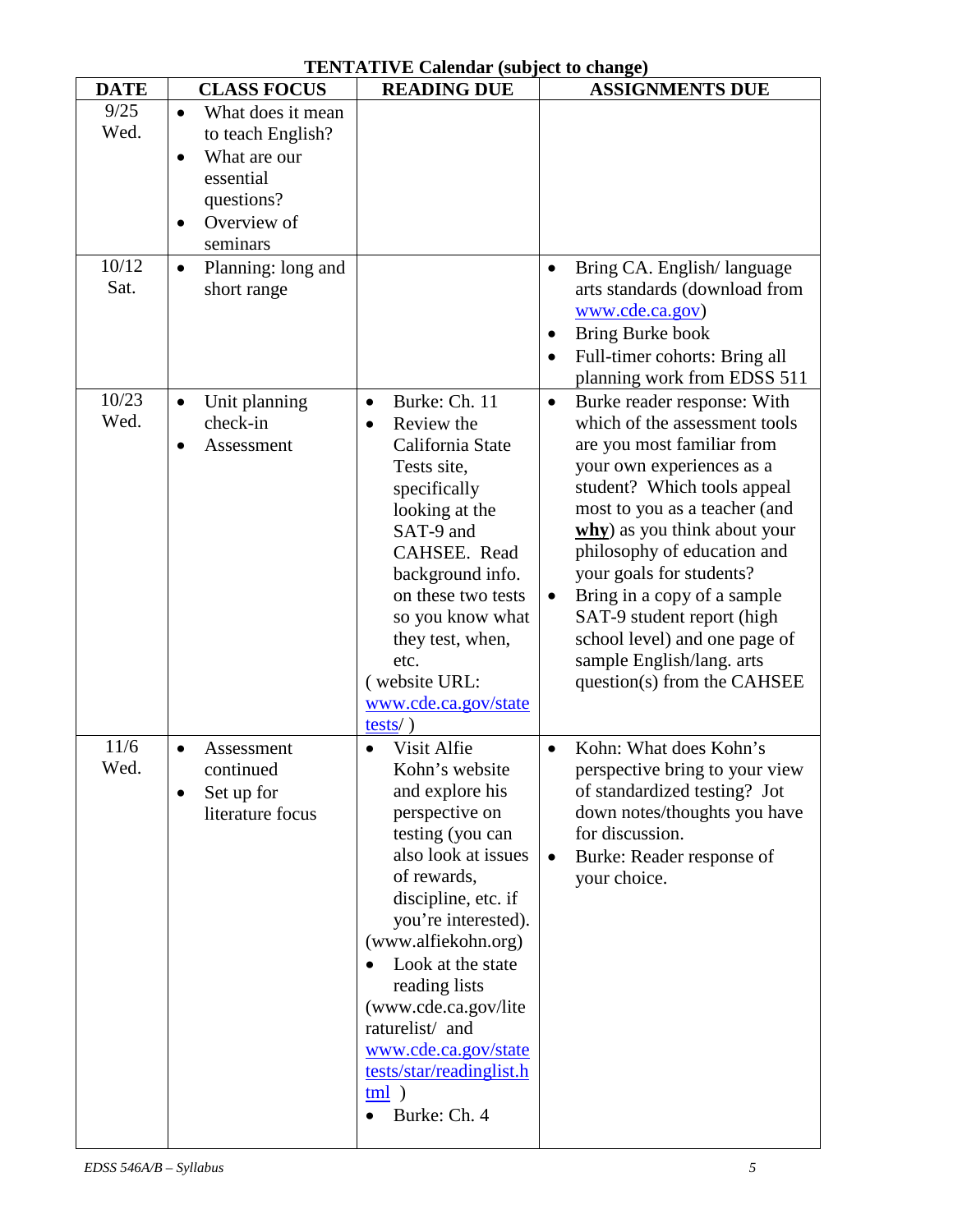| 11/20<br>Wed.                | Instructional<br>$\bullet$<br>strategies for<br>literature (and<br>other texts)                                                                 | Langer: Ch. 1-6<br>$\bullet$                                                                                                                                                 | Reader response: create a<br>$\bullet$<br>diagram, visual, or other type<br>of graphic organizer for EACH<br>of these specific areas/ideas:<br>Defining "envisionment"<br>1.<br>Stances of envisionment-<br>2.<br>building $(15-19)$<br>3. Principles of practice ((56-<br>60)<br>Teaching options—relate<br>4.<br>these to what you know<br>about into/through/beyond<br>frame from literacy (87-93)                                                                                                                                                                                                                                                                                                            |
|------------------------------|-------------------------------------------------------------------------------------------------------------------------------------------------|------------------------------------------------------------------------------------------------------------------------------------------------------------------------------|------------------------------------------------------------------------------------------------------------------------------------------------------------------------------------------------------------------------------------------------------------------------------------------------------------------------------------------------------------------------------------------------------------------------------------------------------------------------------------------------------------------------------------------------------------------------------------------------------------------------------------------------------------------------------------------------------------------|
| 12/4<br>Wed.                 | Strategy modeling<br>$\bullet$<br>presentations<br>Intro. vocabulary<br>$\bullet$                                                               | Langer: 7-8<br>$\bullet$<br>Burke: Ch. 5<br>$\bullet$<br>Choate: Ch. 7<br>$\bullet$<br>Optional text:<br>Allen (any parts)                                                   | Partner strategy modeling<br>$\bullet$<br>Reader response: one pager for<br>$\bullet$<br>each reading (Langer, Burke,<br>Choate)                                                                                                                                                                                                                                                                                                                                                                                                                                                                                                                                                                                 |
| 12/14<br>Sat.                | Strategy modeling<br>$\bullet$<br>presentations<br>Critical thinking<br>$\bullet$<br>and questioning<br>Technology<br>$\bullet$<br>applications | Burke: Ch. 9 and<br>$\bullet$<br>$12 - 13$                                                                                                                                   | Burke: Reader response of<br>$\bullet$<br>your choice.<br>Individual strategy modeling<br>$\bullet$<br>(vocab/word analysis focus)<br>Unit plan (revised for full-<br>$\bullet$<br>time?) due                                                                                                                                                                                                                                                                                                                                                                                                                                                                                                                    |
| For next<br>seminar<br>(Feb) | Speaking and<br>$\bullet$<br>listening                                                                                                          | Choate: Ch. 6<br>$\bullet$<br>Burke: Ch. 8<br>$\bullet$<br>CA stds. 9/10 or<br>$\bullet$<br>11/12: Oral<br>Language<br>Conventions and<br>Speaking and<br>Listening sections | Burke/Stds: Looking at the oral<br>$\bullet$<br>language and<br>speaking/listening standards,<br>identify ways in which you see<br>yourself teaching students the<br>identified skills. It's okay to<br>hypothesize or to use specific<br>resources/texts from your<br>teaching experience as models.<br>This is a chance for you to<br>conceptualize the ways in<br>which these skills might be<br>"threaded" throughout your<br>course.<br>Choate: Reflection: how would<br>you support a student in your<br>class who presents specialized<br>oral language needs (pick an<br>example from ch. 6)? Think<br>about how they would work<br>with the standards and how<br>they might develop some key<br>skills. |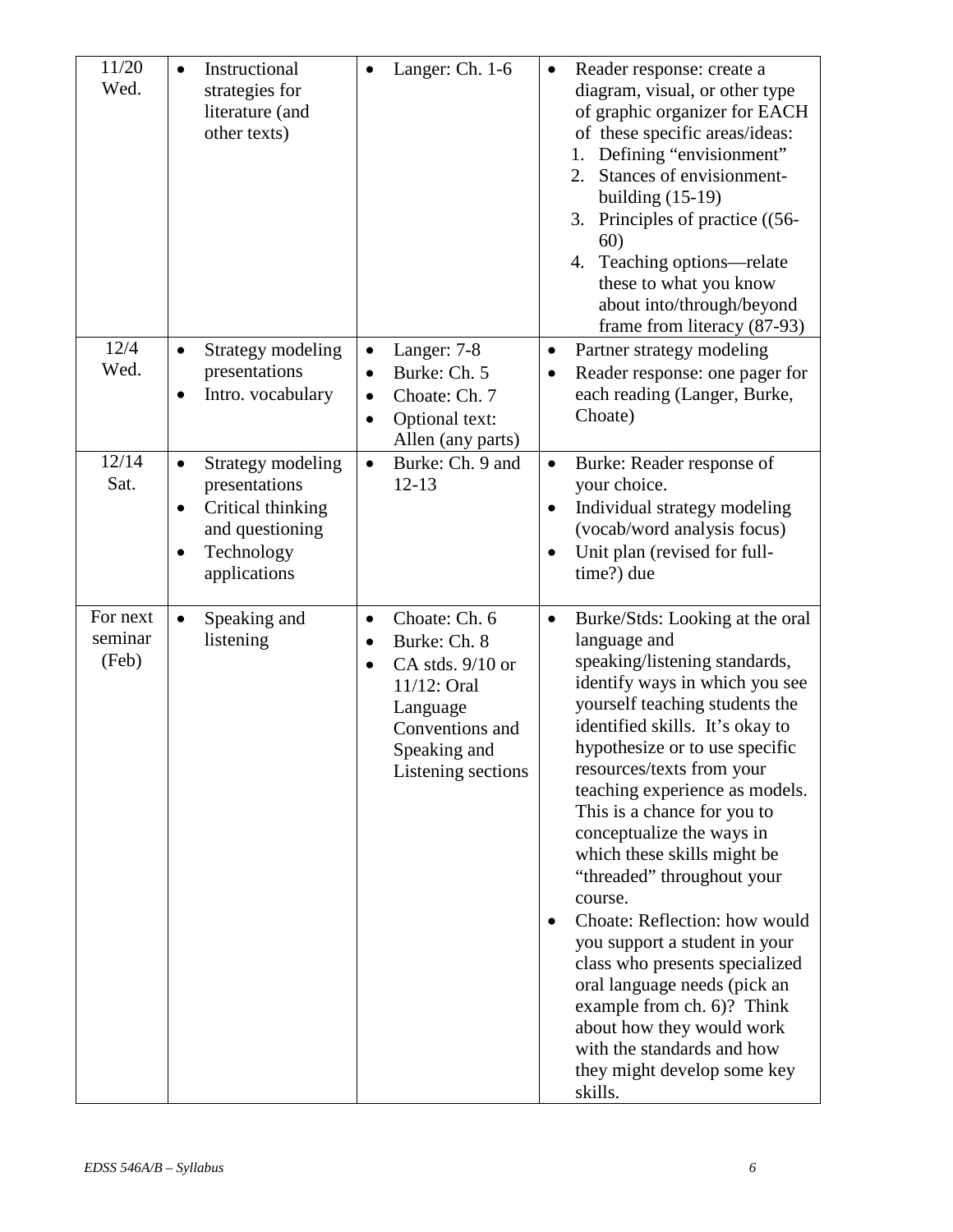## **Grading Rubric for EDSS 546A/B**

## **"A" students:**

- 1. demonstrate serious commitment to their learning, making full use of the learning opportunities available to them and searching out the implications of their learning for future use.
- 2. complete all assignments thoroughly, thoughtfully, and professionally, receiving 3.7 4 average on all assignments.
- 3. make insightful connections between all assignments and their developing overall understanding of teaching English/language arts; they continually question and examine assumptions in a genuine spirit of inquiry.
- 4. show high level achievement of course goals.
- 5. always collaborate with their colleagues in professional and productive ways, enhancing each participant's learning.
- 6. consistently complete all class preparation work and are ready to engage in thoughtful discourse.
- 7. demonstrate responsibility to meeting attendance requirements (miss fewer than 2 classes) (see syllabus).

## **"B" students:**

- 1. comply with the course requirements and expectations.
- 2. complete all assignments, usually thoroughly, thoughtfully, and professionally, receiving 2.7 –3.6 average on all assignments.
- 3. usually connect assignments to their developing overall understanding of teaching English/language arts; may be satisfied with "accepting" their learning as it's "received" without examining, very deeply, their and others' assumptions or seeking a deeper understanding of the implications.
- 4. show reasonable achievement of course goals.
- 5. generally collaborate with their colleagues in professional and productive ways, enhancing each participant's learning.
- 6. complete most class preparation work and are ready to engage in thoughtful discourse
- 7. demonstrate responsibility to meeting the attendance requirements (miss fewer than three classes) (see syllabus).

## **"C" students:**

- 1. demonstrate an inconsistent level of compliance to course requirements and expectations.
- 2. complete all assignments but with limited thoroughness, thoughtfulness, and/or professionalism, receiving  $1.7 - 2.6$  average on all assignments.
- 3. make limited connections between assignments and their developing overall understanding of teaching English/language arts; may not be open to examining assumptions or implications.
- 4. attempt but show limited progress in achieving course goals.
- 5. collaborate with their colleagues in ways that are not always professional or productive; participant's may be distracted from learning.
- 6. complete some class preparation work and are generally under-prepared to engage in thoughtful discourse.
- 7. meet the minimum attendance requirements (see syllabus).

**"D" or "F" students** fail to meet the minimum requirements of a "C." The specific grade will be determined based on rate of assignment completion, attendance, etc.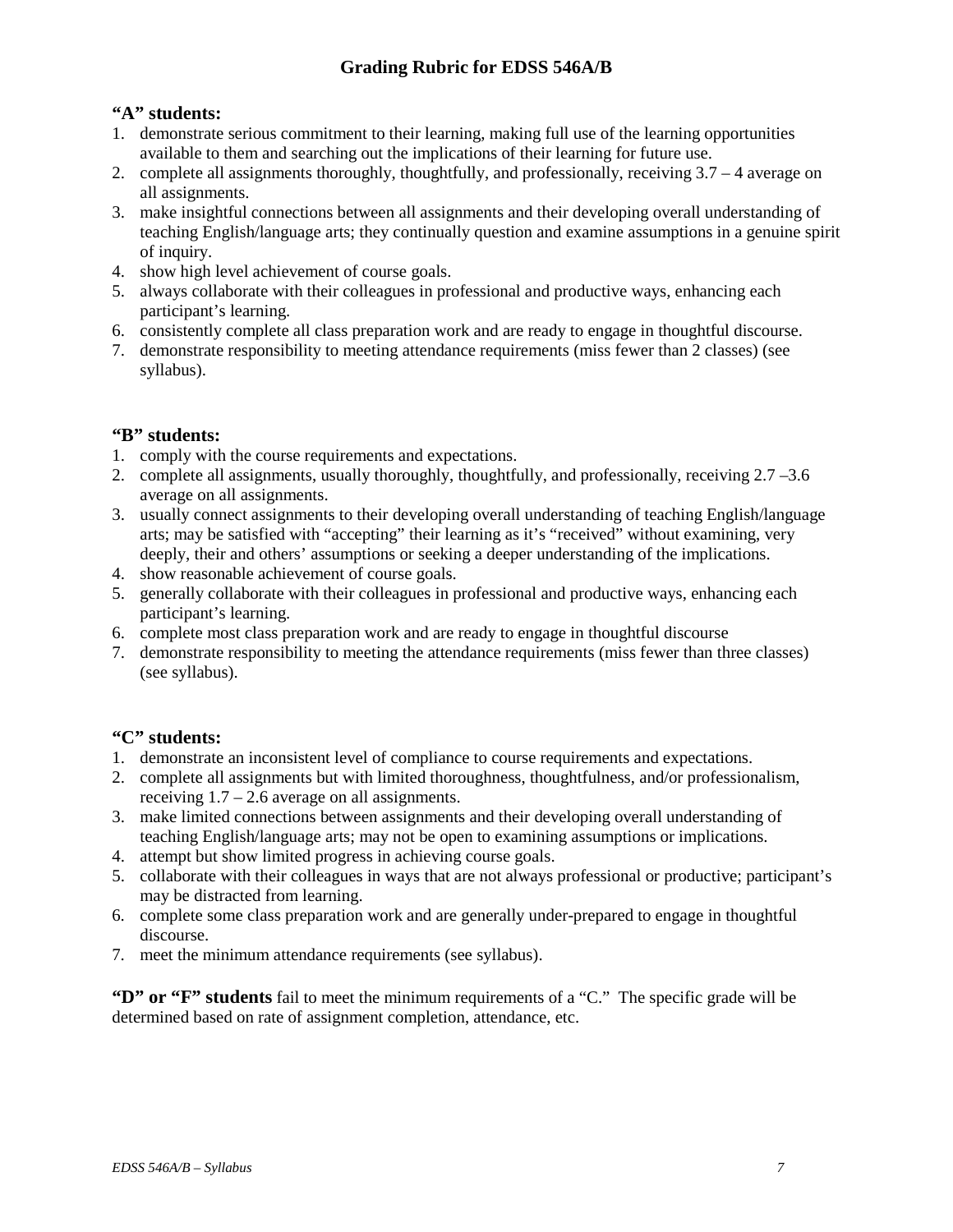## **GRADING NOTES**

- $\triangleright$  Students must meet the attendance requirements to be eligible for the grade described. It is a "prerequisite" for earning a particular grade.
- $\triangleright$  Students falling in between grade levels will earn a + or depending on where they meet the criteria most fully and at the discretion of the instructor.
- In order to receive a California State Teaching Credential, you must maintain a B average in your College of Education classes and receive no lower than a  $C<sub>+</sub>$  in any one course. A grade lower than a C+ indicates serious concern about a student's readiness for a teaching credential—significant concerns exist about his/her quality of learning, quality of work, etc. If you are concerned about meeting this requirement at any time, you should talk with your instructor immediately.

Teacher education is a professional preparation program. Students will be expected to adhere to standards of dependability, academic honesty and integrity, confidentiality, and writing achievement. Because it is important for teachers to be able to effectively communicate their ideas to students, colleagues, parents, and administrators, writing that is original, clear and error-free is a priority in the College of Education. All ideas/material that are borrowed from other sources must have appropriate references to the original sources. Any quoted material should give credit to the source and be punctuated with quotation marks.

#### **Attendance**

Due to the dynamic and interactive nature of course in the COE, all students are expected to attend all classes and participate actively. At a minimum, students must attend more than 80% of class time, or s/he may not receive a passing grade for the course at the discretion of the instructor. If two class sessions are missed, or if the student is late (or leaves early) more than three sessions, s/he cannot receive a grade of "A". If three class sessions are missed, the highest possible grade that can be earned is a " $C+$ ". If extenuating circumstances occur, the student should contact the instructor as soon as possible to make appropriate arrangements.